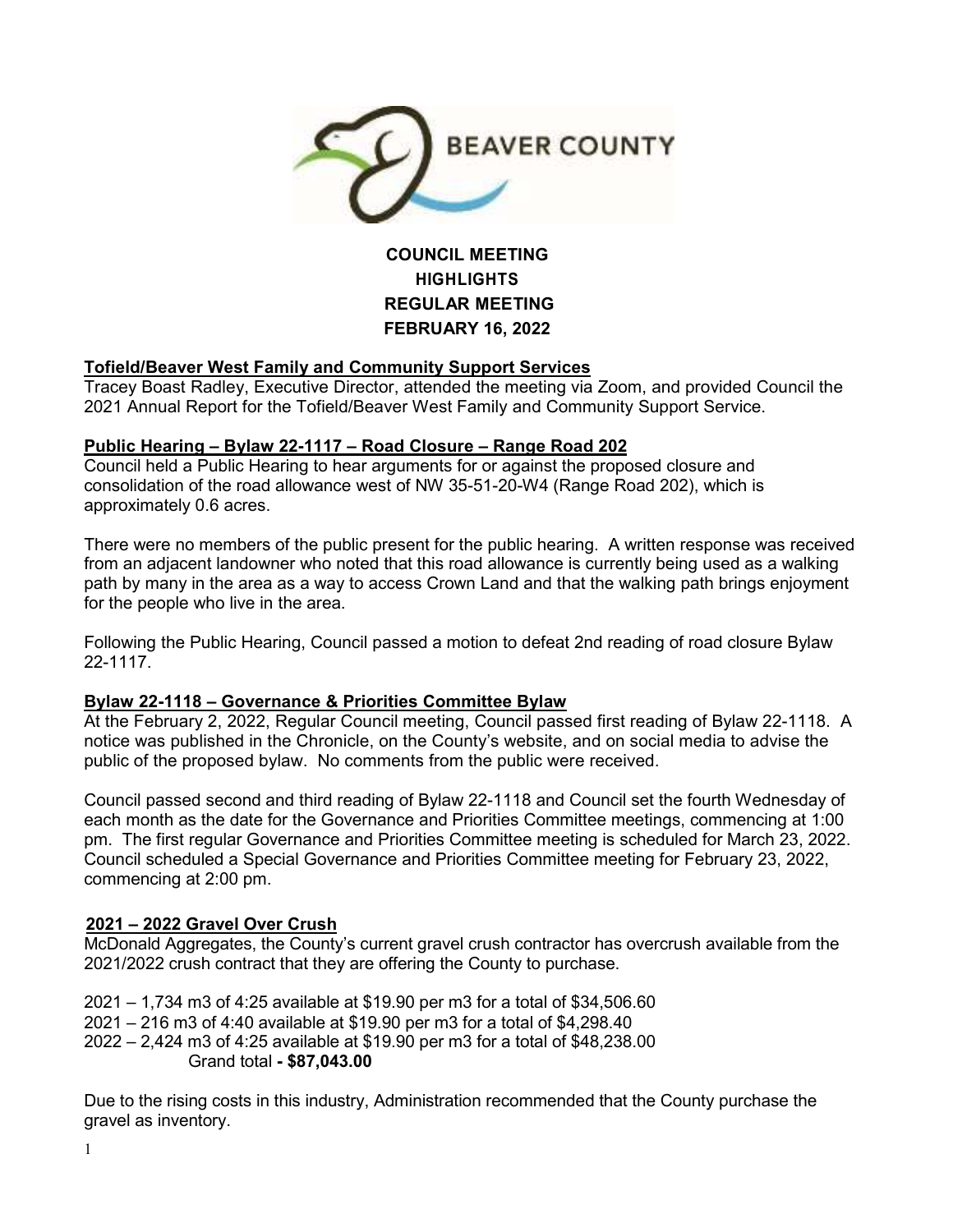Council passed a motion to approve the purchase of the overcrush for 2021 & 2022 for the total cost of \$87,043.00.

# **2022 Grader Tender**

On February 8, 2022, Administration received three tender packages for three new motor graders, two of which met specifications in the tender. Administration evaluated the tenders based on the following criteria at a maximum of 20 points each:

- **Pricing**
- Prior Experience with Manufacturer
- Proposed Warranty, Parts Supply, Service Delivery, and Support
- Quality of Tender Submission and Proposed Grader
- Operator Preference

The following three existing graders will be traded into Brandt, as part of the purchase packages.

- PT01 2018 John Deere 872G Motor Grader for \$218,000 (machine plus wing)
- PT07 2018 John Deere 872G Motor Grader for \$210,000 (machine plus wing)
- PT14 2016 John Deere 872G Motor Grader for \$188,000 (machine plus wing, packer)

On average, the snow wings are used for 15 years bringing the yearly cost to \$2000 per wing. The current wings of the three units have been used for closer to 20 years and need to be upgraded.

Administration recommended that Council approve the addition of "lift groups" with the new graders which will enable grader operators to mount attachments safely.

Council passed a motion approving the purchase of three new John Deere 872Gs with the 6YR/90000HR warranties, three new snow wings and three new lift groups from Brandt for a cost of \$556,000 each, for a total of \$1,668,000 plus GST.

#### **2023-2024 Gravel Crush & Supply**

On January 18, 2022, administration received a letter from McDonald Aggregates requesting to extend the two gravel crush contracts for two years.

The current contracts are two year contracts ending December 31, 2022. Administration has been satisified with the product that McDonald Aggregates has provided and all of the 2022 product crushing has already been completed ahead of schedule for our use.

Pricing in the last Request for Quotes for gravel crushing services resulted in a wide range of bids from \$18.48 - \$35.23 per m3 and our current two year contract was at \$19.90 per m3. McDonald has offered a price of \$23.85 - \$27.75 per m3 between the two pits over the two years. Administration feels that these are good prices considering the increase in costs over the last two years.

| Proposed 2020-07-PW Gravel Crush East End Extension: |                     |                  |                  |                       |             |                |  |  |
|------------------------------------------------------|---------------------|------------------|------------------|-----------------------|-------------|----------------|--|--|
| Year                                                 | <b>Description</b>  | Unit<br>Price/m3 | Quantity<br>(m3) | <b>Extended Price</b> | <b>GST</b>  | Total          |  |  |
| 2023                                                 | 4:25, 4:40,<br>6:80 | \$26.75          | 47,492           | \$1,270,411.00        | \$63,520.55 | \$1,333,931.55 |  |  |
| 2024                                                 | 4:25, 4:40,<br>6:80 | \$27.75          | 47,492           | \$1,317,903.00        | \$65,895.15 | \$1,383,798.15 |  |  |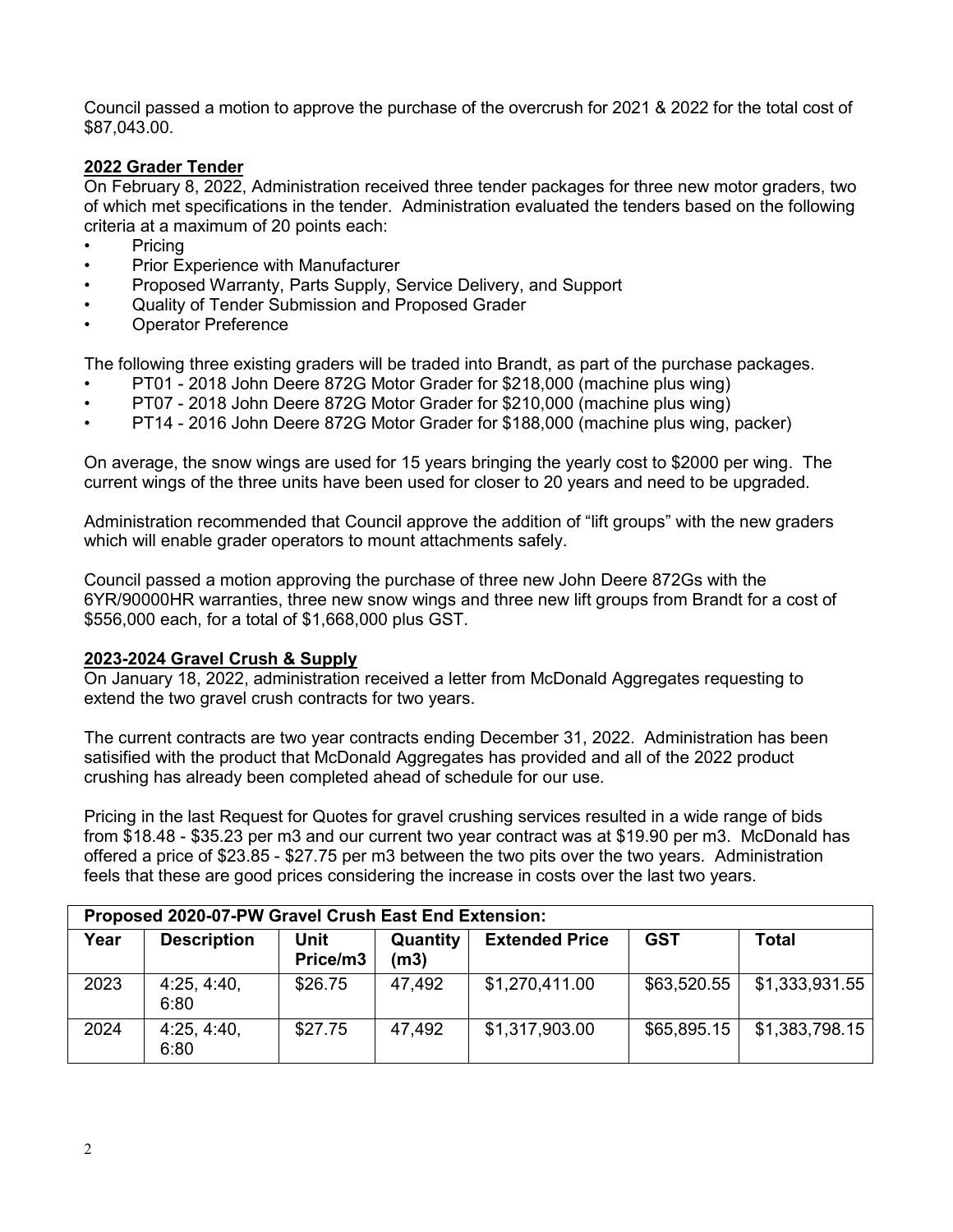| Proposed 2020-08-PW Gravel Crush West End Extension: |                     |                  |                  |                                 |             |                |  |  |
|------------------------------------------------------|---------------------|------------------|------------------|---------------------------------|-------------|----------------|--|--|
| Year                                                 | <b>Description</b>  | Unit<br>Price/m3 | Quantity<br>(m3) | <b>Extended</b><br><b>Price</b> | <b>GST</b>  | Total          |  |  |
| 2023                                                 | 4:25, 4:40.<br>6:80 | \$23.85          | 41,364           | \$986,531.40                    | \$49,326.57 | \$1,035,857.97 |  |  |
| 2024                                                 | 4:25, 4:40,<br>6:80 | \$24.80          | 41,364           | \$1,025,827.20                  | \$51,291.36 | \$1,077,118.56 |  |  |

At the above rates the per year contract amounts would be:

 2023 Total \$2,256,942.40 2024 Total \$2,343,730.20

Administration also recommended that the new contracts be limited to crushed gravel with a Designation 4 Class 25 (7/8") because we are meeting our other crush requirements at the reclaimed pit.

Council passed a motion approving the two-year extension for contracts below with the attached rates and quantities:

PW-07-2020 (2021 & 2022 Gravel Crush East End)

2023 - 47,492 m3 of Designation 4 Class 25 at the rate of \$26.75 per m3

2024 - 47,492 m3 of Designation 4 Class 25 at the rate of \$27.75 per m3

PW-08-2020 (2021 & 2022 Gravel Crush West End)

2023 - 41,364 m3 of Designation 4 Class 25 at the rate of \$23.85 per m3

2024 – 41,364 m3 of Designation 4 Class 25 at the rate of \$24.80 per m3

## **2022 Dust Control**

Administration sent out a request for quotes for the Supply and Application of Dust Suppressant and Winter Sand Mixing. Three proposals were received. Administration recommended that Council accept the RFQ from Kortech Calcium Services as they can provide dust suppressant, application, and on-site winter sand mixing. For the last couple of years, mixing winter sand on-site has resulted in a satisfactory product and cost savings.

Administration also requested that Council to confirm the continuation of the subsidized Dust Control program (resident pays 50% of the product cost and the County covers the remainder once per calendar year).

Council passed a motion to accept the proposal from Kortech Calcium and to enter into a contract with them to supply and apply dust suppressant and mix winter sand for 2022 & 2023 at the following rates:

| <b>Contractor</b>                      | <b>Kortech Calcium Services</b> |                          |                                 |  |  |
|----------------------------------------|---------------------------------|--------------------------|---------------------------------|--|--|
|                                        | <b>Unit Price</b>               | <b>Amount</b>            | <b>Extended</b><br><b>Price</b> |  |  |
| Calcium                                |                                 |                          |                                 |  |  |
| Supply and                             |                                 | Up to 500,000 liters per |                                 |  |  |
| Apply                                  | \$0.20/liter                    | vear                     | \$100,000.00                    |  |  |
| <b>Winter Sand</b>                     |                                 |                          |                                 |  |  |
| Mixing                                 | \$10.00/tonne                   | 1,000 tonne per year     | \$10,000.00                     |  |  |
| <b>Two Year Contract Maximum Total</b> | \$220,000.00                    |                          |                                 |  |  |

 $\mathcal G$ ouncil confirmed the continuation of the subsidized dust control program.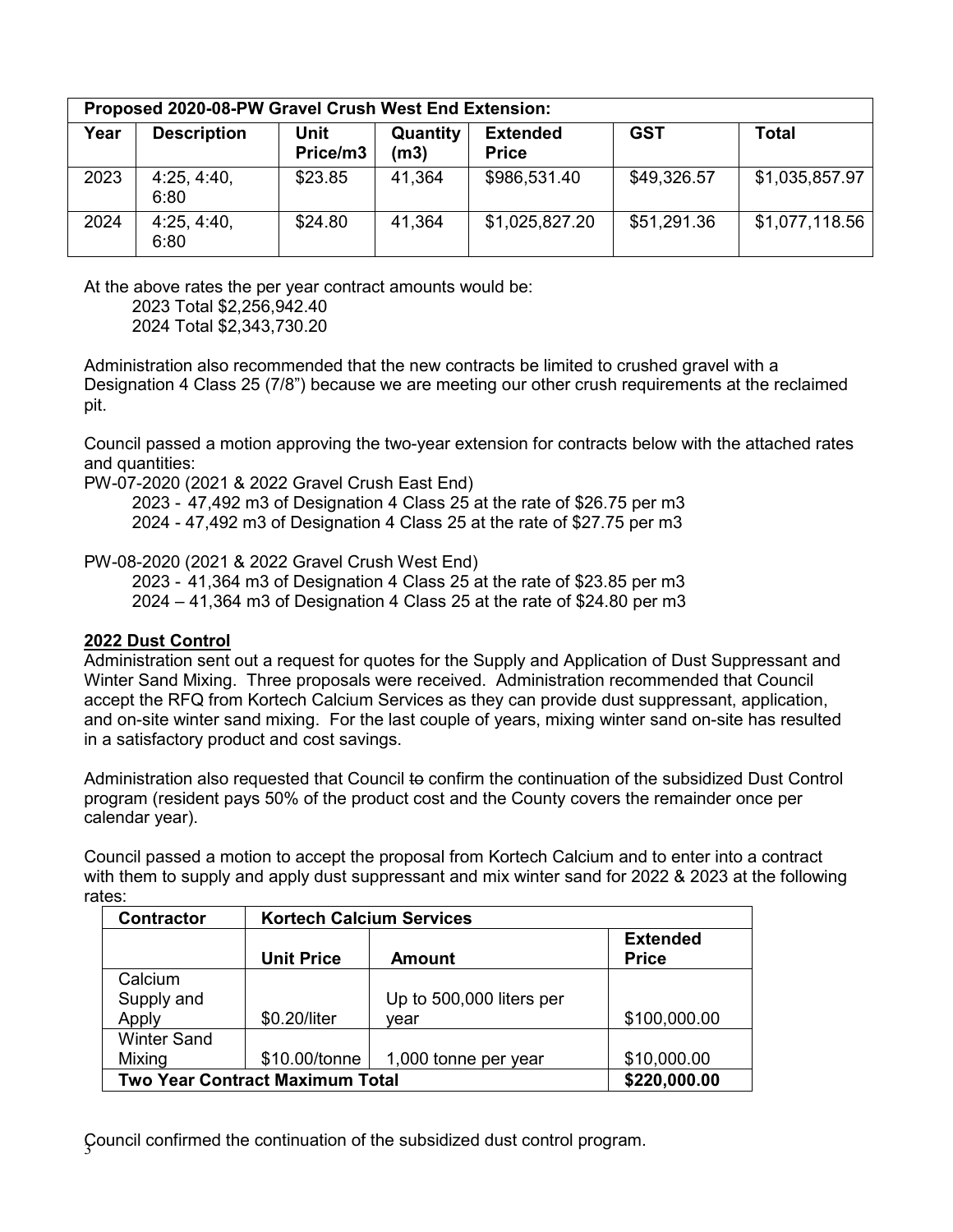# **RFP For Professional Services**

During interim budget discussions, Council requested that Requests for Proposals (RFPs) be issued for engineering and legal services. Administration also believes there is a benefit to issuing an RFP for surveying services.

The Canadian Free Trade Agreement (CFTA) and the New West Partnership Trade Agreement (NWPTA) are in place to reduce barriers to trade in order to increase competitiveness, economic growth, and stability. Procurement obligations are based on the principles of non-discrimination, openness, and transparency.

The County's Purchasing Policy also encourages the purchase of goods and services in a fair, legal, and ethical manner.

The federal free trade agreements require that most services with a minimum value (\$100,000 with CFTA and \$75,000 with NWPTA) be tendered publicly. Some services are exempt (e.g. lawyers) however administration is aware that Council would like to tender legal services.

Administration provided a draft RFP for engineering services for Council's review. The intent is to issue the RFP on the public tendering site and select one company for each service for a fixed term.

Council passed a motion to accept the Template for Professional Services as information.

#### **Motion to Amend Minutes of January 19, 2022, Regular Council Meeting**

The numbering of the January 19, 2022 starts with the year 21 and it should be 22. The motion numbers needed to be amended from 21-022 - 21-045 to 22-022 – 22-045.

Council passed a motion to amend the January 19, 2022, Regular Council meeting minutes numbering as follow: beginning at 22-022 and ending at 22-045.

## **Economic Development Week Proclamation**

The Alberta Municipalities and The Rural Municipalities of Alberta are joining Economic Developers Alberta (EDA) to amplify the importance of economic development by inviting Beaver County to take part in the 2022 Community Challenge.

Council passed a motion proclaiming May 9-13, 2022, Economic Development Week in Beaver County and that this resolution remain in effect for five years to coincide with the Economic Developers Alberta (EDA), Economic Development Week, set for each year.

## **MSI Grant Amending Agreement**

Beaver County has been advised by Municipal Affairs that the Provincial Government is extending the Municipal Sustainability Initiative (MSI) grant program to March 31, 2024. This extension had previously been communicated to municipalities when the Provincial 2021/22 budget was released, so the recent announcement is confirmation only.

An extension of the funding agreement between the Provincial Government and Beaver County is required to release the grant over the next two years.

The Provincial Government is committed to retaining the current MSI funding formula which is as follows:

- a) 48% of the funding is allocated on a per capita basis,
- b) 48% is based on the education property tax requisitions,
- c) 4% is based on the kilometres of local roads,
- 4